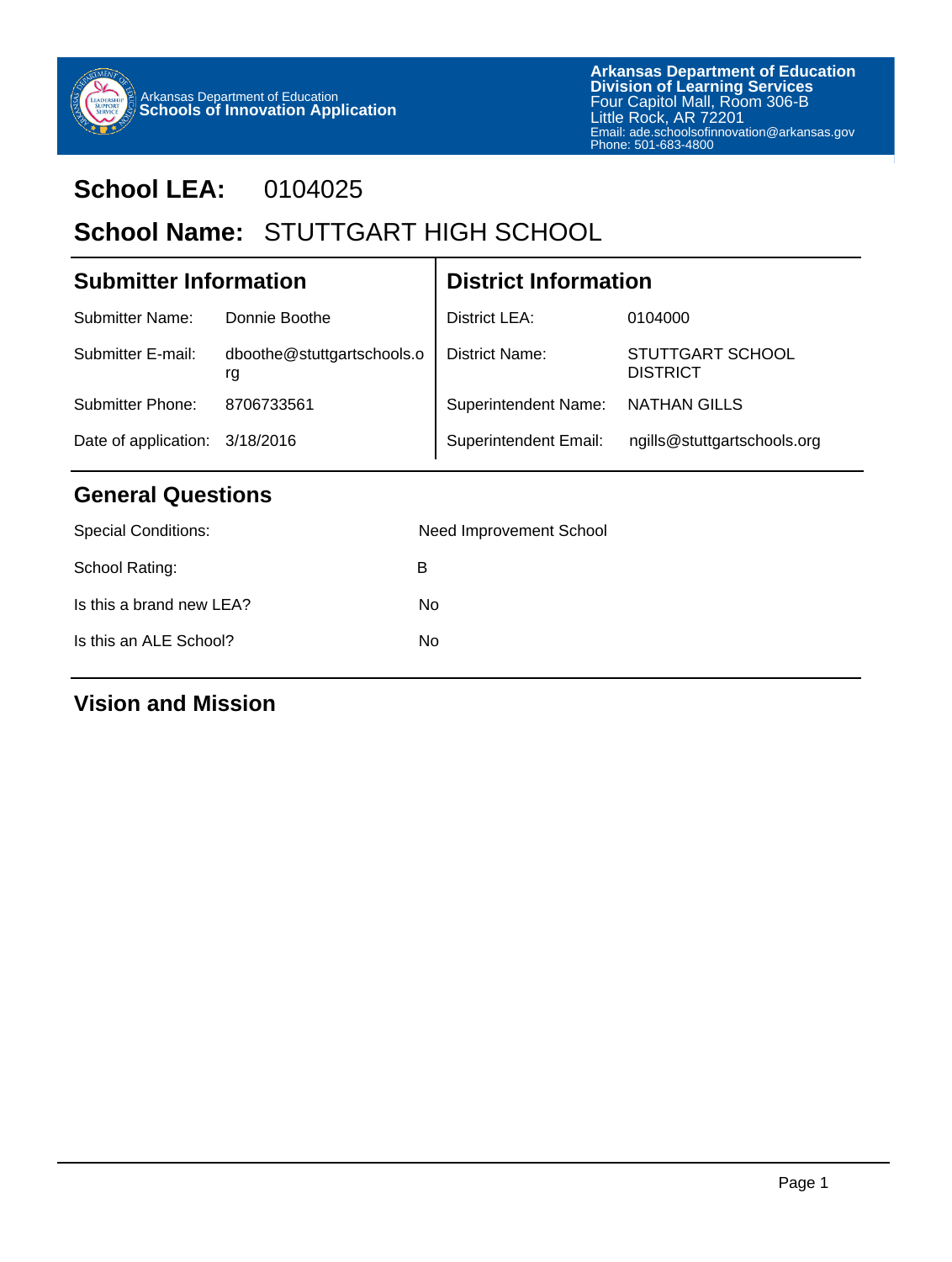

#### Expect Excellence. Achieve Greatness!

We set high expectations for our students because we believe they will rise to the challenge and achieve greatness in any avenue they pursue after graduation. In an effort to meet the needs of our diverse population we need to reconsider the purpose of a high school diploma. We want our students to be prepared for life, not just a college education. From the 14- 15 school year, forty-one percent of our students do not go to a fouryear college immediately after high school or ever at all. A number of our students who are not already working to supplement their family's income do enter the workforce for the first time. We had to ask ourselves if we have prepared them well enough?

#### Mission Statement

Stuttgart High School will provide a diverse and comprehensive curriculum within a safe environment offering all students the opportunity to develop problem solving, communication and transitional skills necessary for the 21st century.

Our mission statement says we will prepare students for the 21st century. Does this mean a college education, vocational school, workplace readiness, or technically prepared? It includes anything we could possibility imagine. We want to prepare all of our students regardless of the path they choose. This is important for our community.

Stuttgart's population is decreasing according to the statistics from the Census Bureau. The businesses we have been fortunate enough to visit with need employees now. Our community, businesses, industries, and schools cannot grow if we do not graduate students who have the skills needed to succeed. Our goal is not to only prepare college ready students but workforce ready students. The staff, parents, and community are behind us. They expect excellence from us and we want greatness for Stuttgart.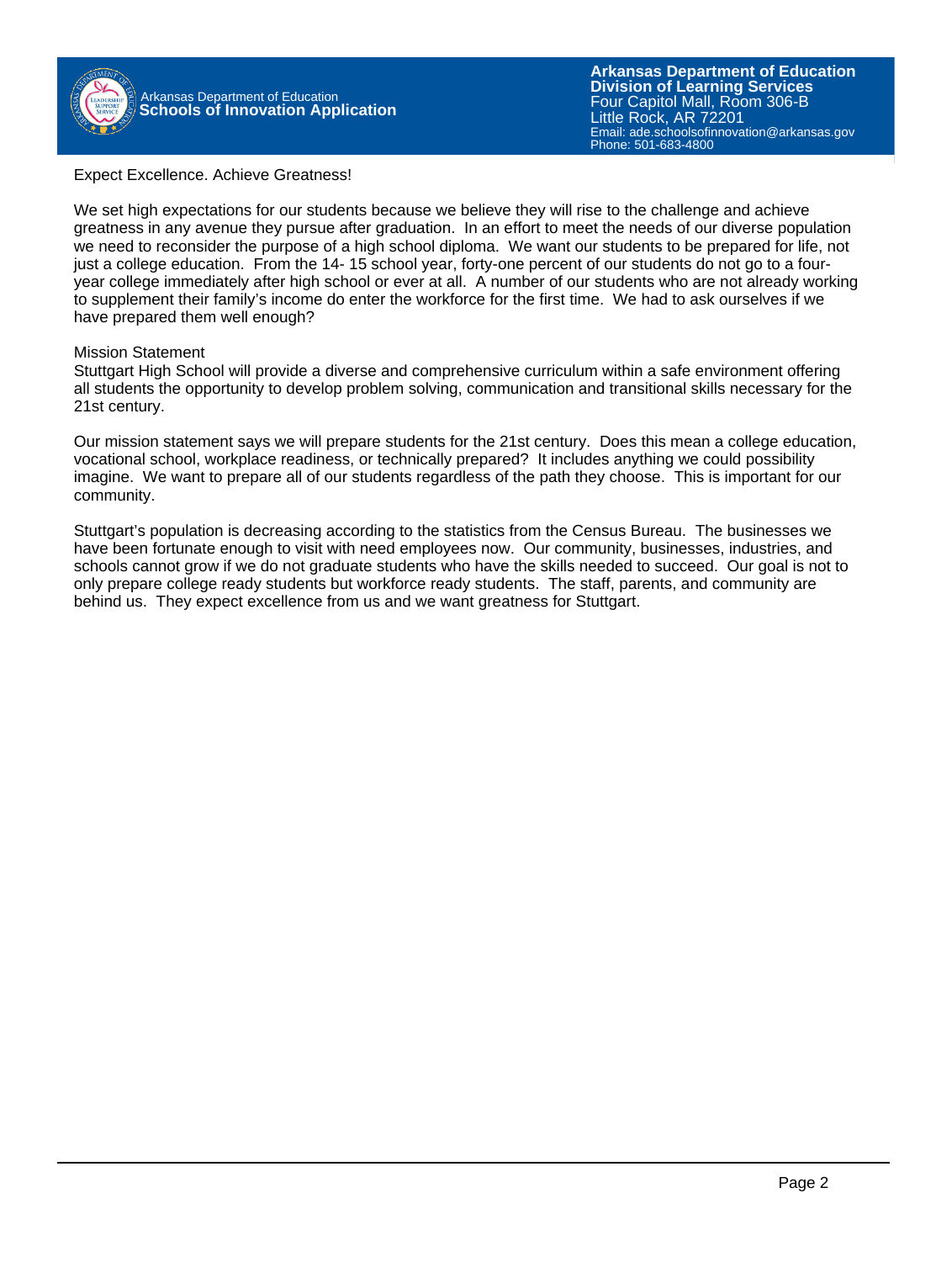

### **Goals and Performance Targets**

Rationale for Innovation

How can we meet the needs of our students and community if we do not make a change in the way things have always been done? We want our students to have a career-centered learning experience and engage in real world know how.

Yes, one of our goals is to increase graduation rate, but we want a high school diploma to mean something to the students and the community. Our community will suffer if the students who graduate do not have the skills necessary to make it in the real world.

After visiting several of our major industries it was apparent we are not producing graduates or non- graduates who are prepared to enter the workforce in our area. We want to make a change.

We must change how we approach the following:

- Reaching our struggling students
- flexibility for students who have 2-4 credits to meet for graduation their senior year
- Certificates of Completion and industry endorsements
- College ready or career pathways for students.

| Goal | <b>Goal Description</b>                                                                                                                                                                                                                              |
|------|------------------------------------------------------------------------------------------------------------------------------------------------------------------------------------------------------------------------------------------------------|
|      | Reduce the achievement gap<br>among one of more groups of<br>students by offering a variety<br>of differentiated learning<br>experiences for all students<br>which will motivate students to<br>increase their GPA and stay<br>on track to graduate. |
| 2    | - Students will participate in<br>new curriculum options                                                                                                                                                                                             |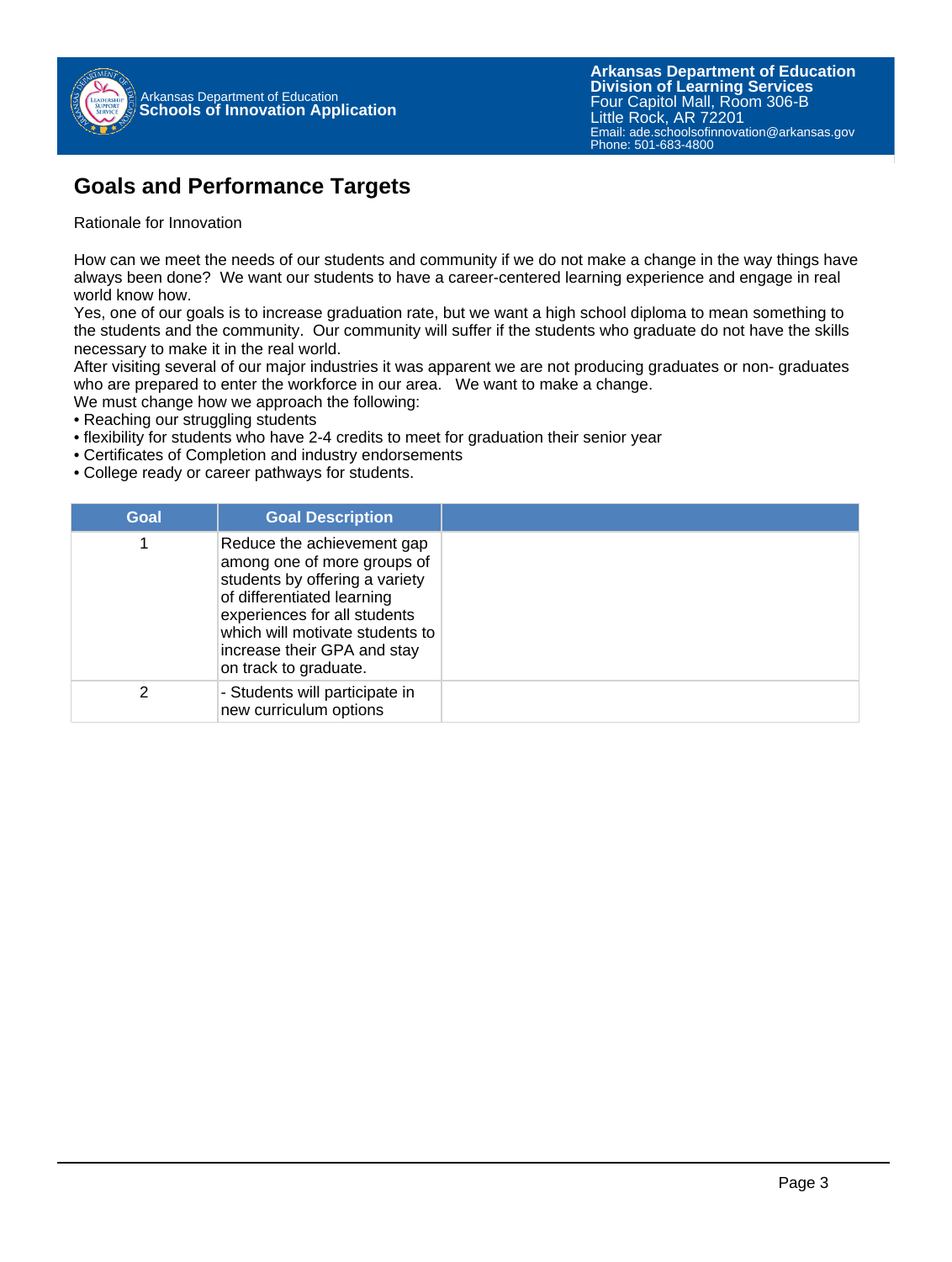

#### **Innovations**

| <b>Innovation</b>                                                                                                      | <b>Purpose</b>                                                                                                                                                                                                                                                                                                                                                                                                                                                                                                                                                                                                                                                                                                                                                                                                                                                                                            |
|------------------------------------------------------------------------------------------------------------------------|-----------------------------------------------------------------------------------------------------------------------------------------------------------------------------------------------------------------------------------------------------------------------------------------------------------------------------------------------------------------------------------------------------------------------------------------------------------------------------------------------------------------------------------------------------------------------------------------------------------------------------------------------------------------------------------------------------------------------------------------------------------------------------------------------------------------------------------------------------------------------------------------------------------|
| Seniors will be allowed to work in<br>1.<br>businesses and industry settings as an intern,<br>apprentice, or employee. | Students need on the job and hands on training. We want to<br>build a partnership with our business community. They will<br>provide valuable training and some skills that can only be found<br>in their setting.                                                                                                                                                                                                                                                                                                                                                                                                                                                                                                                                                                                                                                                                                         |
| 2. Allow seniors the opportunity of flexible<br>scheduling if they are on track for graduation.                        | In order to increase our graduation rate, we feel there should<br>be flexible scheduling allowed for those students with a grade<br>point with a 2.0 and up, limited discipline referrals, and a<br>minimum number of absences. We feel that this will motivate<br>more students to stay on track for graduation if they are allowed<br>to leave campus to work or take college/ vocational classes. In<br>addition, these students will be required to take the new<br>Financial Literacy (Personal Finance) class in order to<br>participate in this program. We will submit the proper<br>paperwork for course approval through the ADE. The students<br>will be monitored by the teacher responsible for teaching this<br>class. A rubric of expectations will be created which will be<br>similar to the one currently used thought our work-release<br>program through the AGRI and CTE department. |
| 3. Tutoring/Remediation/Advisory Time                                                                                  | a. Provide time during the school day for RTI, tutoring, make-up<br>work/test and "getting to know our students. - Increase<br>achievement of students who are more than one grade level<br>below in math and literacy. We have a 30 minute block of time<br>build in to our schedule for the 2016-2017 school year. During<br>this time period our students would be allowed to go to tutoring<br>and or remediation. One day a week this 30 minute block will<br>be an advisory period for our CAP groups. The goal would be<br>for each advisory teacher to have the same group of students<br>during their entire high school experience.                                                                                                                                                                                                                                                             |
| 4. Embedded classes                                                                                                    | By providing a more engaging and meaningful curriculum, we<br>believe our students will feel more empowered and invested in<br>their education, therefore leading to completion of their<br>coursework, maintaining a higher grade point and stay on track<br>for graduation.                                                                                                                                                                                                                                                                                                                                                                                                                                                                                                                                                                                                                             |
| 5. Career Coaching                                                                                                     | The counselors would provide career coaching. They would<br>assist helping students and parents choose college and career<br>paths. They will serve as the liaison between the school and<br>the business community and play a vital role in the foundations<br>class. Also they will work with our TAGG population to support<br>and encourage post-secondary or career planning.                                                                                                                                                                                                                                                                                                                                                                                                                                                                                                                        |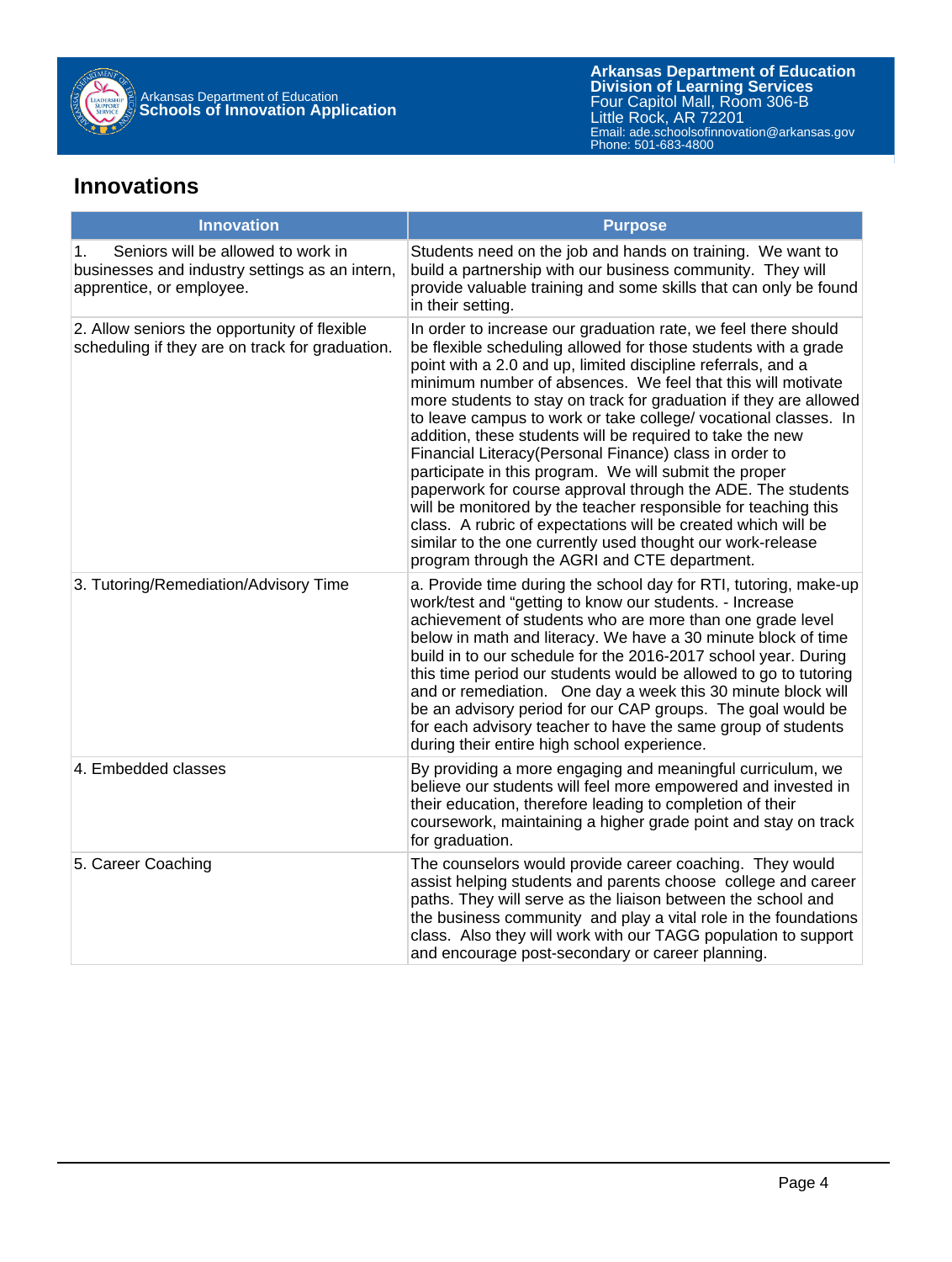

**Arkansas Department of Education** Email: ade.schoolsofinnovation@arkansas.gov **Division of Learning Services** Four Capitol Mall, Room 306-B Little Rock, AR 72201 Phone: 501-683-4800

| <b>Innovation</b>                                                                                         | <b>Purpose</b>                                                                                                                                                                                                                                                                                                                                                                                                                                                                                                                                                                                                                                                                                                                                                                                                                                                                          |
|-----------------------------------------------------------------------------------------------------------|-----------------------------------------------------------------------------------------------------------------------------------------------------------------------------------------------------------------------------------------------------------------------------------------------------------------------------------------------------------------------------------------------------------------------------------------------------------------------------------------------------------------------------------------------------------------------------------------------------------------------------------------------------------------------------------------------------------------------------------------------------------------------------------------------------------------------------------------------------------------------------------------|
| 6. Certificate of Completion which includes<br>various endorsements from area industries<br>and business. | Through our various CTE career pathways students will receive<br>a certificate of completion once meeting the course<br>requirements. IN addition and where appropriate, students can<br>also receive an industry endorsement based on the prerequisite<br>skills set by individual businesses. For instance, Lennox has<br>expressed a need for employees who have braze-welding<br>experience. An employee from Lennox would have to approve<br>students meet their expectations before receiving and industry<br>endorsement on their certificate of completion. This does not<br>take away from the completion process but enhances and<br>improves the possibility of employment at this business. SHS<br>will offer a new class Leadership and Community. This class<br>will embed Oral Communications and will be a local<br>requirement to receive a certificate of completion. |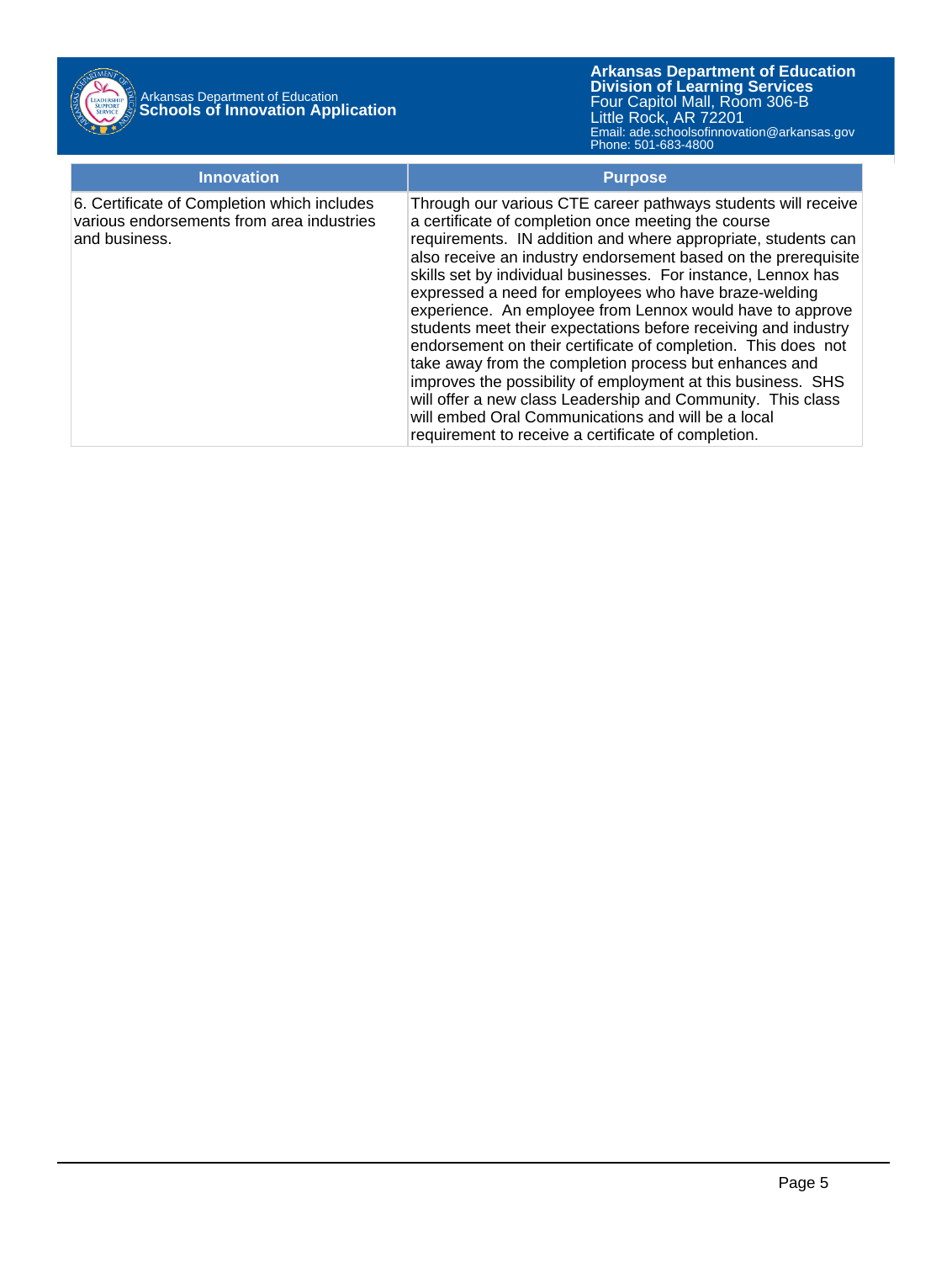

### **Innovation Plan**

| <b>Plan Date</b> | <b>Action</b>                                                                                        | <b>Expected Outcome</b>                                                                                                                                                                                                                                                      |
|------------------|------------------------------------------------------------------------------------------------------|------------------------------------------------------------------------------------------------------------------------------------------------------------------------------------------------------------------------------------------------------------------------------|
| 08/15/2016       | <b>Embedded Classes</b>                                                                              | Students will have more opportunities to<br>complete college, career pathway choices<br>or enter the workforce.                                                                                                                                                              |
| 08/15/2016       | Career Coaching                                                                                      | Assist students and parents in their college<br>and career paths during their time in the<br>Stuttgart School Distrcit. To create an<br>ongoing partnership with the business<br>community.                                                                                  |
| 08/15/2016       | Tutoring/Enrichment/ Activity Time                                                                   | To meet the need of all of our students.<br>We want to build personal and meaningful<br>relationships between staff, students and<br>parents.                                                                                                                                |
| 08/15/2016       | Early Release Time for Qualifying<br>Seniors                                                         | If allowed to participate in this program, we<br>believe students will stay in school, stay in<br>good standing with the school, complete<br>course work, maintain their GPA and stay<br>on track for graduation. Students will gain<br>college credit and career readiness. |
| 08/15/2016       | Certificates of Completion Certificates Students will be career ready.<br>with Industry Endorsements |                                                                                                                                                                                                                                                                              |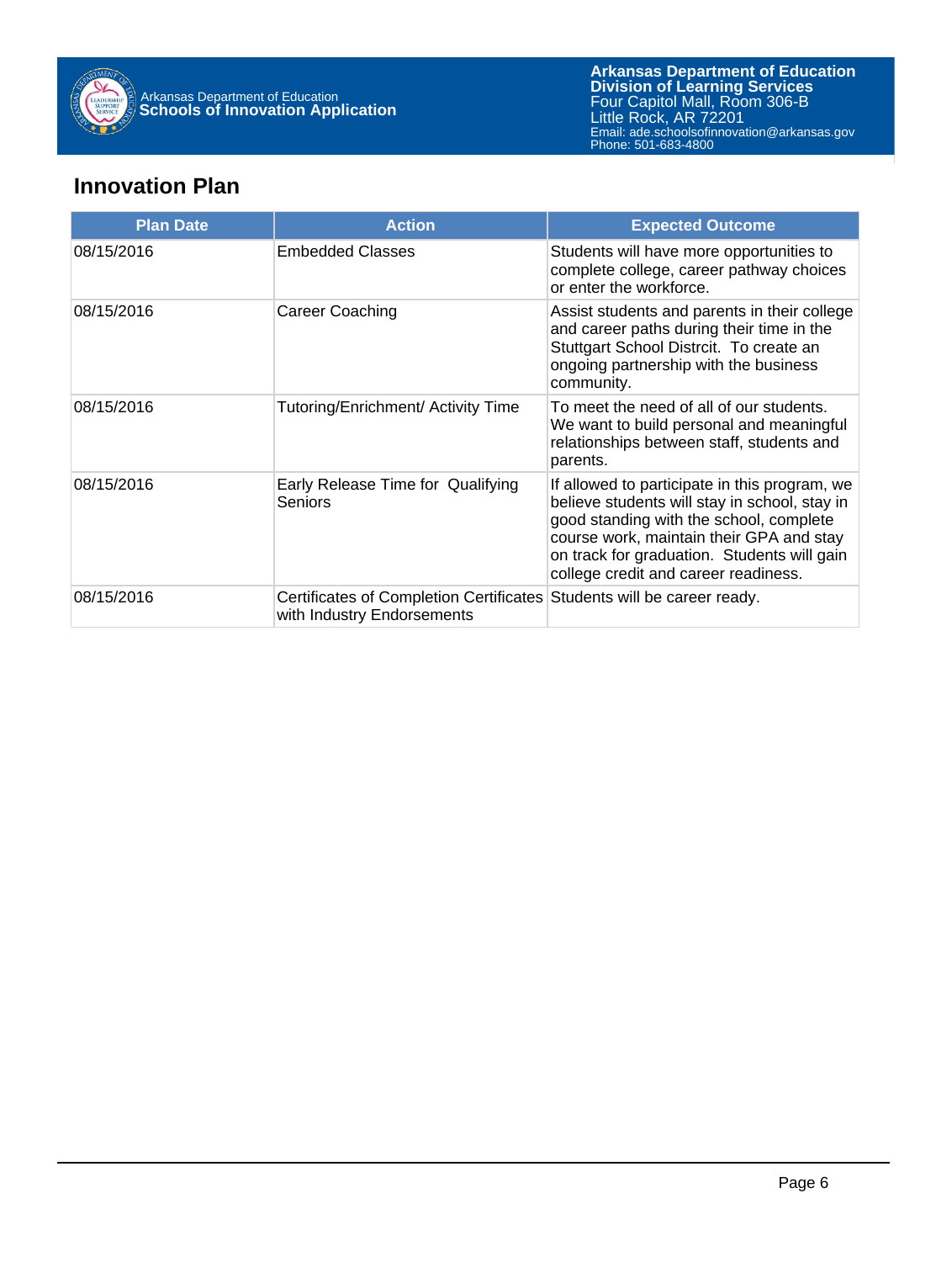

**Arkansas Department of Education** Email: ade.schoolsofinnovation@arkansas.gov **Division of Learning Services** Four Capitol Mall, Room 306-B Little Rock, AR 72201 Phone: 501-683-4800

## **Requested Waivers**

| <b>Code section, Rule, or Local</b><br><b>Policy</b>                                                                                                                                                              | <b>Goal</b>    | <b>Rationale</b>                                                                                                                                                                                                                                                                                                                                                                                                                                                                                                                                                                                                                                                                                                                                                                                                                                                                                                                                                                                                                                                  |
|-------------------------------------------------------------------------------------------------------------------------------------------------------------------------------------------------------------------|----------------|-------------------------------------------------------------------------------------------------------------------------------------------------------------------------------------------------------------------------------------------------------------------------------------------------------------------------------------------------------------------------------------------------------------------------------------------------------------------------------------------------------------------------------------------------------------------------------------------------------------------------------------------------------------------------------------------------------------------------------------------------------------------------------------------------------------------------------------------------------------------------------------------------------------------------------------------------------------------------------------------------------------------------------------------------------------------|
| Deleted                                                                                                                                                                                                           | $\overline{2}$ | Deleted                                                                                                                                                                                                                                                                                                                                                                                                                                                                                                                                                                                                                                                                                                                                                                                                                                                                                                                                                                                                                                                           |
| 15.03.2 15.03.3 LICENSURE AND<br>RENEWAL, Ark. Code Ann 6-15-<br>1004, 6-17-309, 6-17-902, 6-17-<br>919, Section 15.03 of the<br>Standards Accreditation, and ADE<br><b>Rules Governing Educator</b><br>Licensure | 2              | The applicant is requesting this waiver to the extent that it<br>is necessary if we embed the following:<br>1. Oral Communications with Leadership and<br>Communication. The licensure waiver is needed as the<br>teacher does not have certification to teach Oral<br>Communication.<br>2. Environmental and Natural Resources with<br>Environmental Science. A licensure waiver is needed as<br>this teacher does not have a science certification.<br>3. Financial Literacy (Personal Finance) with Transitions<br>Math. A licensure waiver is needed as this teacher has a<br>math certification not business certification.<br>This waiver will allow SHS the flexibility needed to reach<br>those student who normally do not have the opportunity to<br>complete a career pathway. It will help us meet our goal to<br>allow student new curriculum options. We also believe it<br>will increase the number of seniors that will attend college<br>or enter the workforce at entry-level positions. These<br>actions are pending course approval from ADE. |
| Full Day Attendance 6-18-211<br>Statute, Waiver of ADE Rules<br>Governing mandatory attendance<br>for students in grades 9-12. Ark.<br>Code Ann 6-16-102 and Standards<br>of Accreditation 10.01.4                | $\overline{2}$ | Students who have completed core graduation<br>requirements would be allowed to leave campus to attend<br>college classes, job shadow, or participate in work related<br>tasks. This waiver would apply mostly to seniors, but<br>possibly some juniors as well if they are reclassified during<br>the school year.                                                                                                                                                                                                                                                                                                                                                                                                                                                                                                                                                                                                                                                                                                                                               |
| Deleted                                                                                                                                                                                                           | 1              | Deleted                                                                                                                                                                                                                                                                                                                                                                                                                                                                                                                                                                                                                                                                                                                                                                                                                                                                                                                                                                                                                                                           |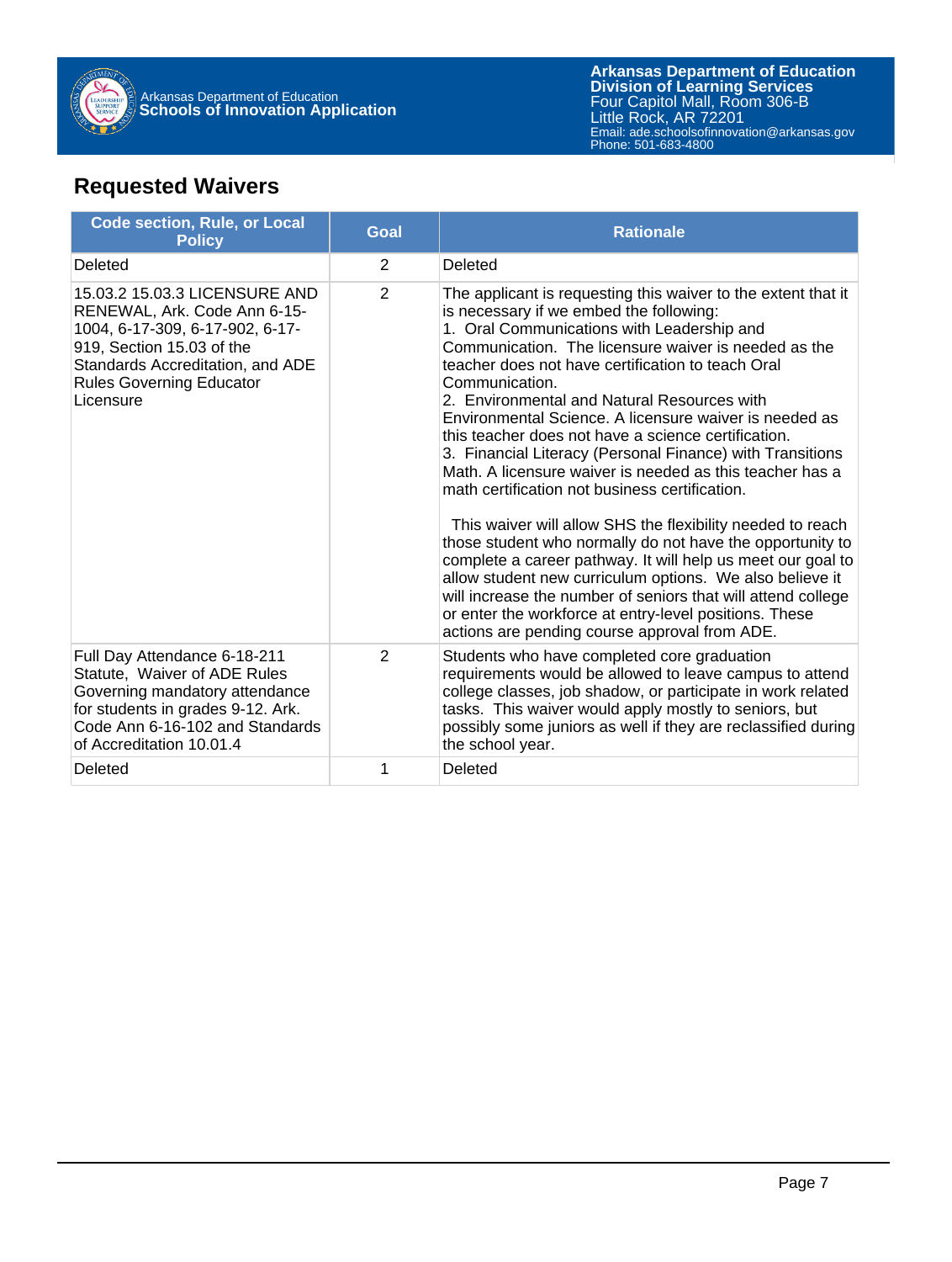

## **Council of Innovation**

District:

School:

Minority at School 49.00%

| <b>Council Member Name</b> | <b>Representative Group</b> | <b>Minority</b> | <b>Position</b>         | <b>Date Elected</b> |
|----------------------------|-----------------------------|-----------------|-------------------------|---------------------|
| <b>Brian Beard</b>         | <b>Certified Staff</b>      | N               | member                  | 1/21/2016           |
| <b>Melanie Martin</b>      | Classified                  | N               | member                  | 1/21/2016           |
| Michele Kerksieck          | <b>Certified Staff</b>      | N               | Co-Secretary            | 1/21/2016           |
| Rhonda Choisser            | <b>Certified Staff</b>      | N               | Co-Secretary            | 1/21/2016           |
| <b>Kathy Prislovsky</b>    | <b>Certified Staff</b>      | N               | member                  | 1/21/2016           |
| <b>Tyler Reed</b>          | <b>Certified Staff</b>      | N               | member                  | 1/21/2016           |
| Donnie Boothe              | Administration              | N               | Principal               | 1/21/2016           |
| Kim Morgan                 | Parent                      | N               | <b>Parent Member</b>    | 1/21/2016           |
| Debra Avery                | Classified                  | Υ               | member                  | 1/21/2016           |
| Melanie Konecny            | Parent                      | N               | <b>Parent Member</b>    | 1/21/2016           |
| Patricia Adcock            | <b>Certified Staff</b>      | N               | member                  | 1/21/2016           |
| Columbus Osby              | Community                   | Y               | <b>Community Member</b> | 1/21/2016           |
| Amy Marek                  | <b>Assistant Principal</b>  | N               | Administration          | 1/21/2016           |
| Gean Pike                  | <b>Student</b>              | Υ               | <b>Student</b>          | 1/21/2016           |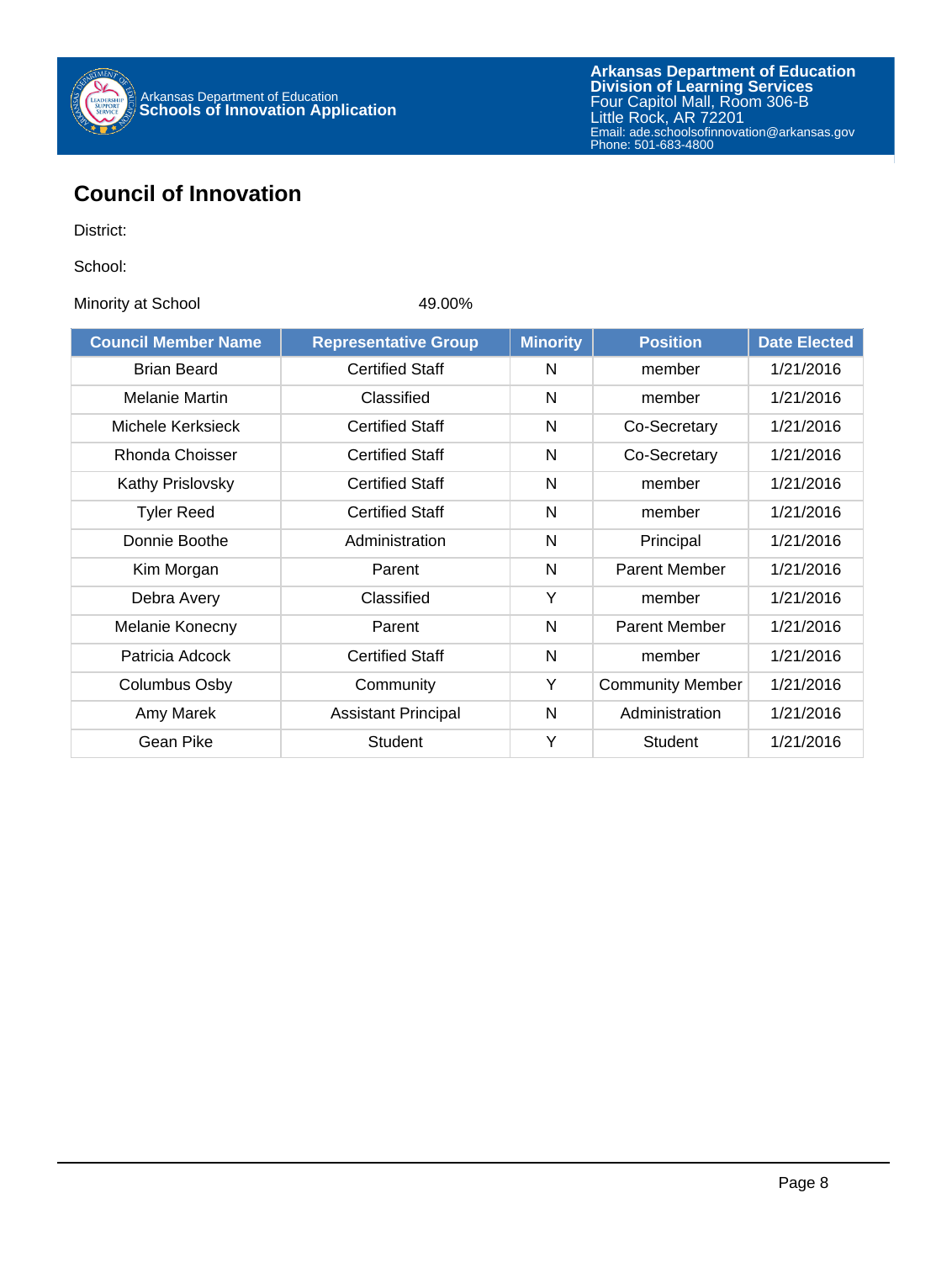

**Arkansas Department of Education** Email: ade.schoolsofinnovation@arkansas.gov **Division of Learning Services** Four Capitol Mall, Room 306-B Little Rock, AR 72201 Phone: 501-683-4800

## **Shared Leadership**

| <b>Meeting</b><br><b>Date</b> | <b>Meeting</b><br><b>Purpose</b>        | No. of<br><b>Teachers</b><br><b>Present</b> | No. of<br><b>School</b><br><b>Staff</b><br><b>Present</b> | No. of<br><b>Parents</b><br><b>Present</b> | No. of<br><b>Community</b><br><b>Members</b><br><b>Present</b> | No. of<br><b>Students</b><br><b>Present</b> | <b>Meeting</b><br><b>Outcome/</b><br><b>Planned Next</b><br><b>Steps</b>                                                                                                                                                                                                     |
|-------------------------------|-----------------------------------------|---------------------------------------------|-----------------------------------------------------------|--------------------------------------------|----------------------------------------------------------------|---------------------------------------------|------------------------------------------------------------------------------------------------------------------------------------------------------------------------------------------------------------------------------------------------------------------------------|
| 1/19/2016                     | Plan<br>Approval/Voti<br>ng for Council | 1                                           | 1                                                         | $\overline{\mathbf{4}}$                    | 1                                                              | 4                                           | The proposed<br>plan was<br>shared and<br>council<br>representative<br>s were elected.<br>Staff was<br>asked for<br>suggestions.                                                                                                                                             |
| 12/7/2015                     | Community<br>Collaboration              | $\boldsymbol{0}$                            | 3                                                         | $\mathbf 0$                                | $\overline{\mathbf{4}}$                                        | $\mathbf 0$                                 | Administrators<br>toured the<br>Lennox facility.<br>We met to<br>discuss the<br>skills needed<br>in this<br>business to be<br>employable.<br>Documentation<br>from the<br>meeting is<br>included in the<br>application.                                                      |
| 12/14/201<br>5                | Community<br>Collaboration              | $\mathbf 0$                                 | 4                                                         | $\mathbf 0$                                | 3                                                              | $\mathbf 0$                                 | Administrators<br>met the<br>president, vice<br>president, and<br>operations<br>manager of<br>Producers. We<br>met to discuss<br>the skills<br>needed in this<br>business to be<br>employable.<br>Documentation<br>from the<br>meeting is<br>included in the<br>application. |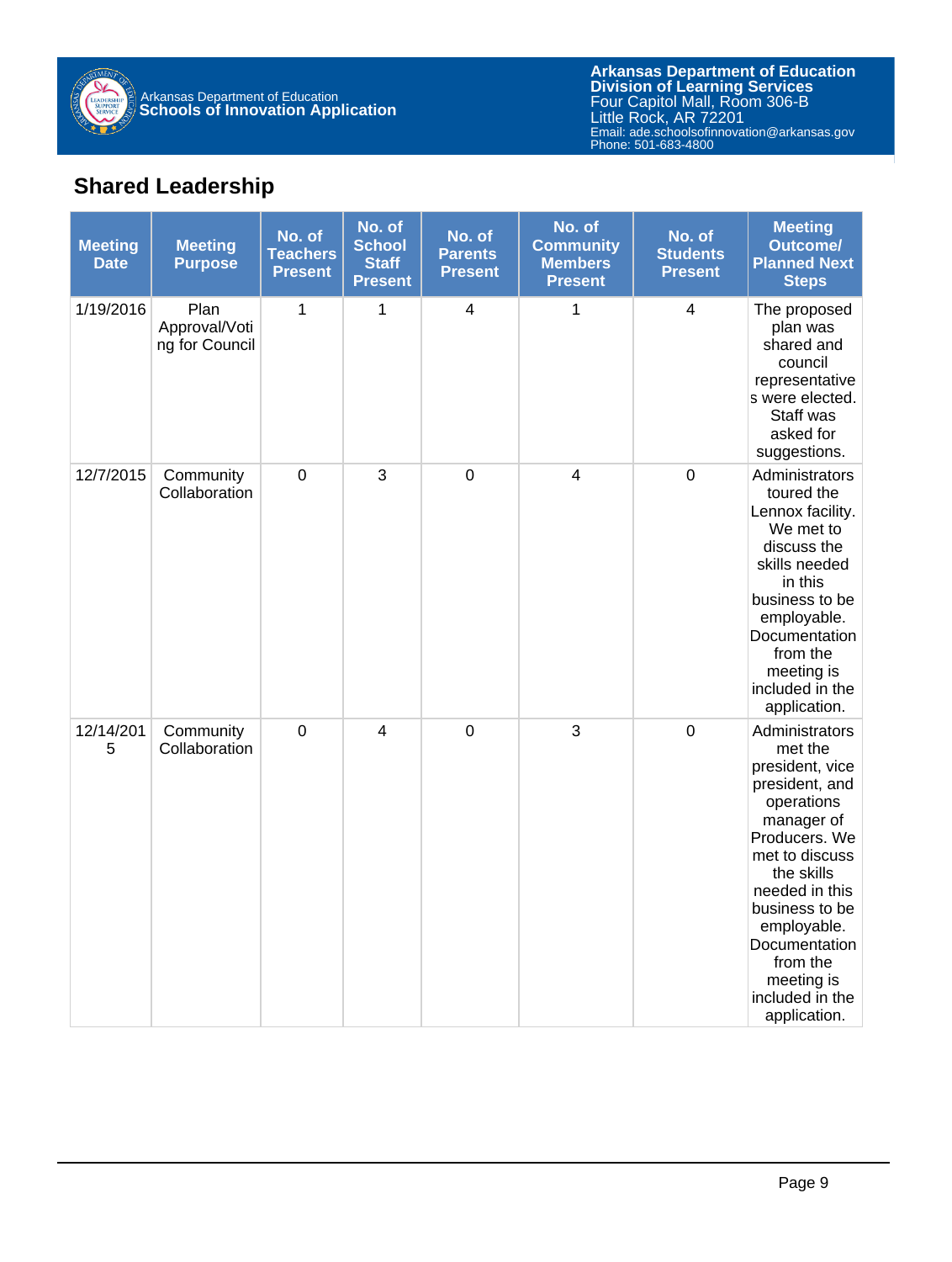

# Arkansas Department of Education **Schools of Innovation Application**

**Arkansas Department of Education** Email: ade.schoolsofinnovation@arkansas.gov **Division of Learning Services** Four Capitol Mall, Room 306-B Little Rock, AR 72201 Phone: 501-683-4800

| <b>Meeting</b><br><b>Date</b> | <b>Meeting</b><br><b>Purpose</b> | No. of<br><b>Teachers</b><br><b>Present</b> | No. of<br><b>School</b><br><b>Staff</b><br><b>Present</b> | No. of<br><b>Parents</b><br><b>Present</b> | No. of<br><b>Community</b><br><b>Members</b><br><b>Present</b> | No. of<br><b>Students</b><br><b>Present</b> | <b>Meeting</b><br><b>Outcome/</b><br><b>Planned Next</b><br><b>Steps</b>                                                                                                                                                  |
|-------------------------------|----------------------------------|---------------------------------------------|-----------------------------------------------------------|--------------------------------------------|----------------------------------------------------------------|---------------------------------------------|---------------------------------------------------------------------------------------------------------------------------------------------------------------------------------------------------------------------------|
| 12/16/201<br>5                | Community<br>Collaboration       | $\mathbf 0$                                 | 4                                                         | $\boldsymbol{0}$                           | 5                                                              | $\mathbf 0$                                 | Administrators<br>toured the<br>Stratton<br>facility. We<br>met to discuss<br>the skills<br>needed in this<br>business to be<br>employable.<br>Documentation<br>from the<br>meeting is<br>included in the<br>application. |
| 1/26/2016                     | Council of<br>Innovatoin         | $\overline{7}$                              | $\overline{0}$                                            | $\mathbf 0$                                | $\mathbf 0$                                                    | $\mathbf 0$                                 | Elect positions,<br>share goals for<br>the school of<br>innovation,<br>asked for<br>input.                                                                                                                                |
| 3/15/2016                     | Council of<br>Innovation         | 11                                          | $\mathbf 0$                                               | $\mathbf 0$                                | $\mathbf 0$                                                    | $\mathbf 0$                                 | Input about<br>professional<br>development<br>needs,<br>discussion<br>over the<br>application,<br>SOI status and<br>next steps.                                                                                           |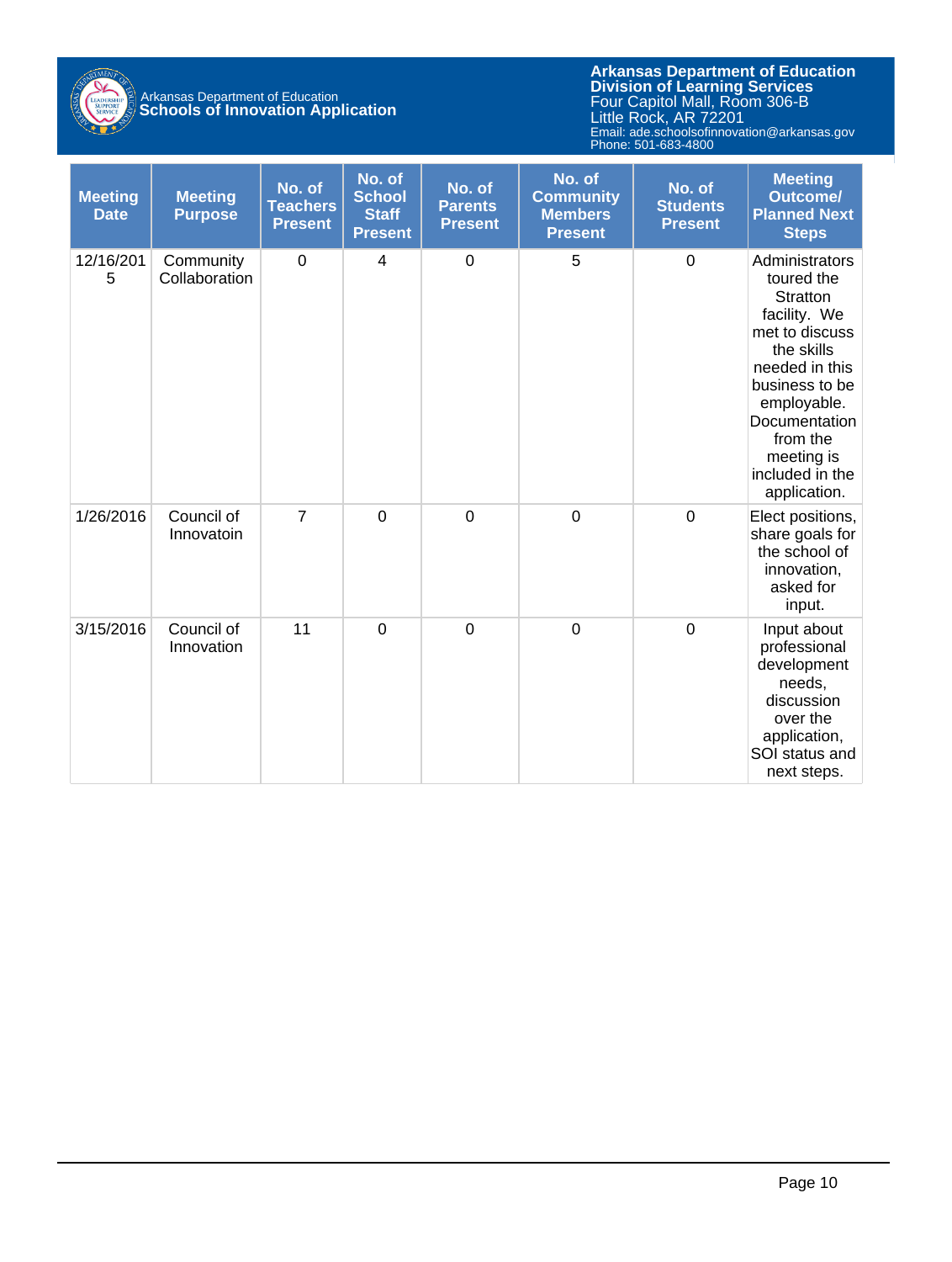

### **Election Results**

| Number of certified and classified on staff:                            | 45       |
|-------------------------------------------------------------------------|----------|
| Number of staff who voted:                                              | 41       |
| Number of staff who voted for proposed Plan:                            | 41       |
| Number of staff who voted against the proposed plan:                    | $\Omega$ |
| Percentage of staff voting in favor of the proposed Plan of Innovation: | 100      |